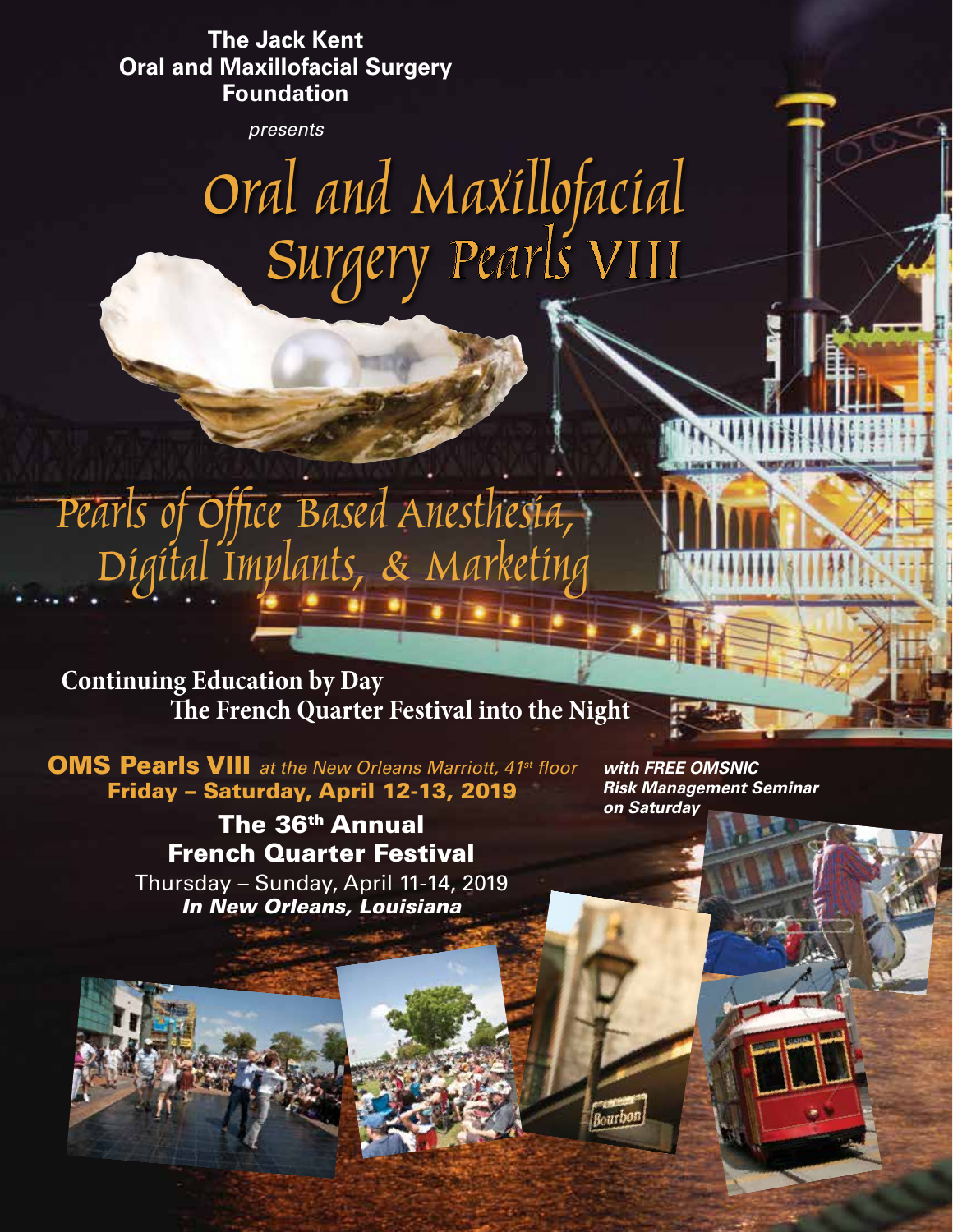## *Oral and Maxillofacial Surgery Pearls VIII*

The OMS Pearls VIII Conference faculty features six outstanding educators and practitioners and 8.5 hours of CDE/CME credit over two days.

#### **OBJECTIVES:**

**Office Anesthesia** - 1) Recognize emergency scenarios, organize emergency cart content, and prepare office staff for anesthesia complications; 2) Learn how to bring an anesthesiologist into the OMS practice and manage patients with complex medical issues and narcotic dependency.

**Digital Implant Practice - 1) Understand virtual surgical treatment** planning and location of dental implants, final restorative abutments, prosthesis design and discover the practice impact of digital implants; 2) Appreciate the treatment modalities which includes virtual wax-ups, alveololasty reduction guides, temporization and treatment planning for partial and fully edenulous patients.

**Recent impacts on practice** – 1) Define cyber security and the need for its immediate implementation; 2) Learn how a fully implemented digital search strategy can impact your practice.

**PEARLS VIII HIGHLIGHTS:** Four outstanding practitioners and two health industry experts, all outstanding in their presenting fields, will provide new and updated material in the areas of Office Anesthesia, Digital Implant Dentistry, Digital Technology on Practice, and Cyber security. This two day course yields 8.5 credit hours of dental and medical continuing education.

**INTENDED AUDIENCE:** This activity is specifically directed towards the Oral and Maxillofacial Surgeon and Restorative Dentist, but it is open to all other interested dentists, physicians, residents, medical and dental students, and allied health professionals.

### FREE OMSNIC Seminar

The LSOMS is proud to sponsor a 4 hour Risk Management Seminar Overview by OMSNIC, the Defender of OMS, from 2-6 pm, Saturday, April 13, 2019. The Seminar is Free. OMSNIC will provide speakers with audience participation, textbooks, handouts, and CE credit. Speakers integrate case examples with nonclinical issues seen in OMS claims and highlight risk management techniques that can help improve patient care, reduce risk of claims, and make those claims reported more defensible. Pre-registration is required one week before the course date. Please arrive 15 minutes early to received course materials. This course is FREE.

CDE Credit: OMSNIC, an ADA CERP recognized provider, awards four hours C.E. credit for the Risk Management Seminar Overview. ADA CERP is a service of the American Dental Association to assist dental professionals in identifying quality providers of continuing dental education. ADA CERP does not approve or endorse individual courses or instructors, nor does it imply acceptance of credit hours by boards of dentistry. Concerns or complains about a CE provider may be directed to the provider or to ADA CERP at www.ada.org/cerp.

### *The Jack Kent Oral and Maxillofacial Surgery Foundation*

*The Louisiana Society of Oral and Maxillofacial Surgeons and The LSU Oral and Maxillofacial Surgery Alumni Associations are proud to join the Jack Kent Oral and Maxillofacial Surgery Foundation (JKOMSF) in sponsoring OMS Pearls. The American Association of Oral and Maxillofacial Surgeons (AAOMS) is also jointly providing this activity with the LSOMS and LSU OMS to provide CDE/CME credit.* 

*The LSU OMS Alumni Association, through the efforts of a core group of concerned alumni, formed the Jack Kent Oral and Maxillofacial Surgery Foundation (JKOMS Foundation) in 2010 for the purpose of supporting the teaching, research, and service goals of the LSU OMS department in New Orleans. The foundation is a 501(c)(3) organization, and all donations are tax-deductible.*



Jack Kent Oral and Maxillofacial Surgery Foundation





**Brian Farrell,**  DDS, MD, FACS

**Chris Haggerty,**  DDS, MD, FACS

JKOMSF wishes to thank these two alumni for their contributions to Pearls VIII as course directors.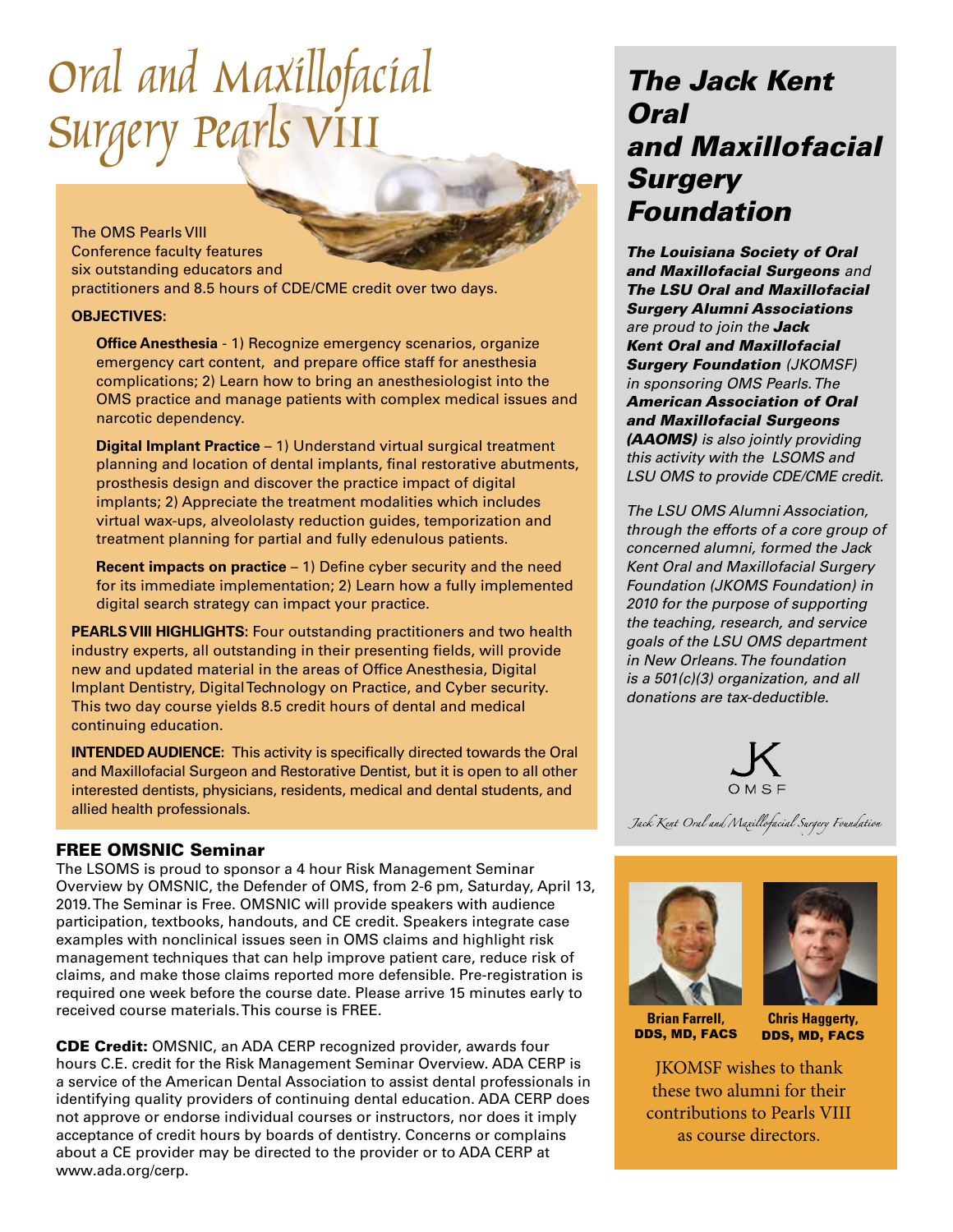### *French Quarter Festival* Largest Free Festival in the South

After each day of continuing OMS education, you will want to head to the French Quarter and soak up one of our city's best kept secrets: the French Quarter Festival. April 11 marks the beginning of the 36th annual event, which ends after dark on Sunday, April 14. Presented by **Chevron**, the festival offers local music, food, crafts, and special events, all presented in a one-of-a-kind neighborhood – the historic French Quarter.

With 20 music stages, festival-goers can walk from block to block hearing every genre of music – from traditional and contemporary jazz to R&B and New Orleans funk, brass bands, folk, gospel, classical, opera, Cajun Zydeco, Latin, and international. There's even a musical stage for children. You'll also have a chance to sample from over 90 food and beverage booths featuring authentic local cuisine from renowned area restaurants and shop for local crafts and art.

Visit www.fqfi.org to sign up for the festival's mailing list and receive updates when the music schedule is announced.





### *Go Online to Book Your Hotel*

The New Orleans Marriott is the host hotel for OMS Pearls.

Because of our special rate, Standard Room \$269, the hotel's location, and the fact that all conference sessions will be held at the New Orleans Marriott, why would you want to stay anywhere else? The New Orleans Marriott is located at 555 Canal Street, in the French Quarter, steps away from the excitement and fun of the French Quarter Festival. In addition, the hotel is conveniently located near world-famous restaurants, popular night spots, and the Mississippi River. For additional information or to register go online to **https://book.passkey.com/go/OMSPearlsVIII**  or call 1.800.266.9432 and ask for the Oral and Maxillofacial Surgery Pearls VIII block through March 25, 2019. Wireless internet service is available in public areas of the hotel. Rooms are wired with high-speed internet available for a daily fee. Marriott Reward members receive complimentary basic internet in guestrooms.

Please make your travel and hotel reservations as early as possible—*ROOMS ARE LIMITED AT THE SPECIAL*  **\$269 RATE**. To find out more about what will be going on in New Orleans while you are in town, log onto www.visitneworleans.info or call 1.800.672.6124. Monday – Friday, 8:30 am - 5:00 pm Central Time.

*Photos courtesy of French Quarter Festivals, Inc.*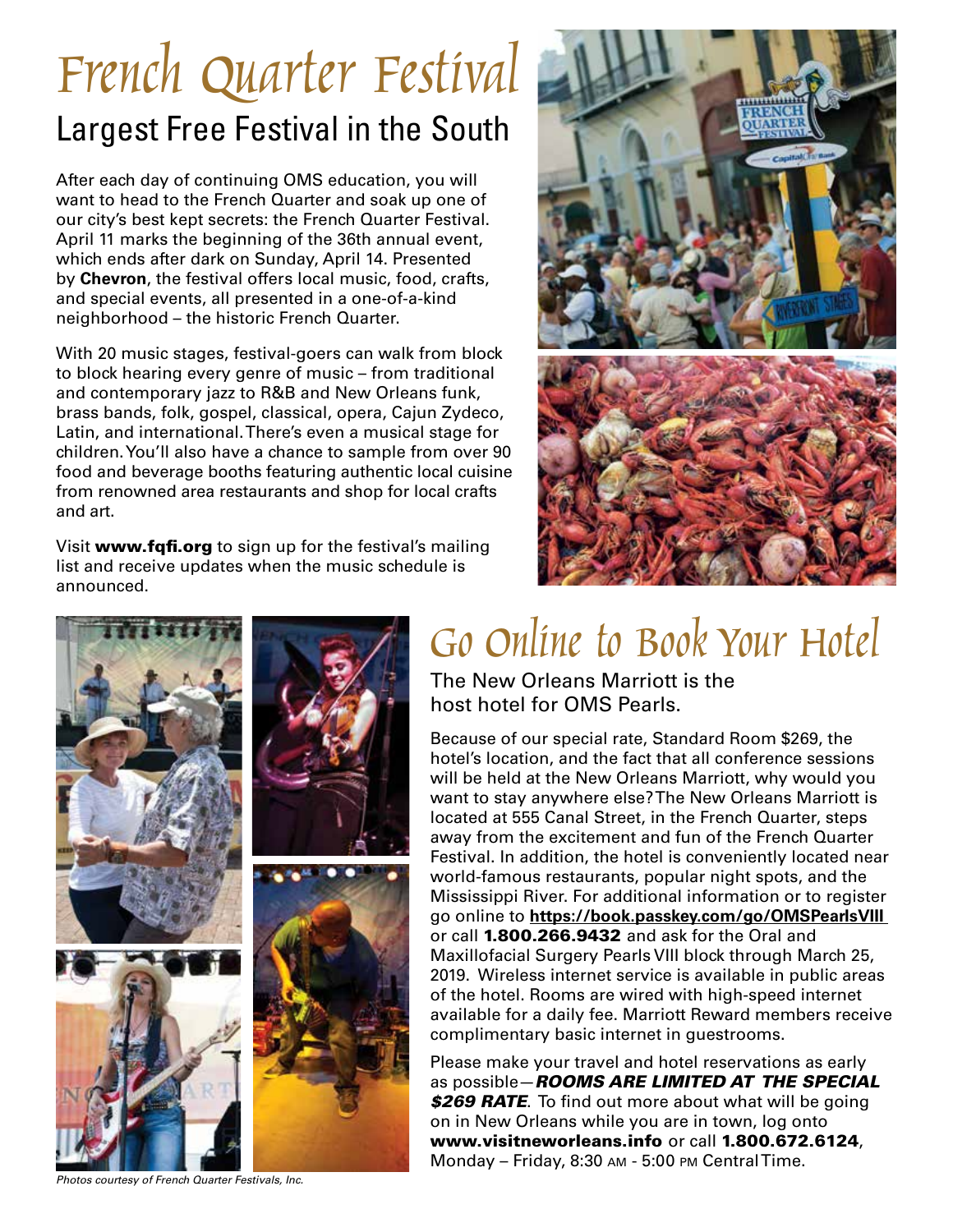# *Oral and Maxillofacial Surgery Pearls VIII*

Academic Course Schedule, Topics, and Faculty

All conference sessions at the New Orleans Marriott, 41<sup>st</sup> floor on Canal Street, in the French Quarter Friday – Saturday, April 12-13, 2019

#### FRIDAY, APRIL 12, 2019

| 7:00 AM - 8:00 AM    | <b>Registration and Continental Breakfast</b>                                                                                                                                                                                                                                                                                                                                                                                                              |
|----------------------|------------------------------------------------------------------------------------------------------------------------------------------------------------------------------------------------------------------------------------------------------------------------------------------------------------------------------------------------------------------------------------------------------------------------------------------------------------|
| $8:00$ AM $-8:30$ AM | Wes Emison, DDS, MD and Dale Misiek, DMD<br><b>All About Pearls</b>                                                                                                                                                                                                                                                                                                                                                                                        |
|                      | 8:30 AM - 10:00 AM Pearls in Establishing a Fully Digital Implant Practice<br>Christopher Haggerty, DDS, MD, FACS, and Shady R. Hassan, BDS                                                                                                                                                                                                                                                                                                                |
|                      | This exciting innovative presentation is sponsored by 3DDX. The integration of cone beam computed<br>tomography (CBCT), digital scanner data and implant specific software allow for the virtual surgical treatment<br>planning of the location of dental implants, final restorative abutments and prosthesis design. This lecture will<br>ka kaaad on tha tuastus ont planning and amantian of questionl access that typically pussant within a hugy OMC |

posthesis design. This lecture will be based on the treatment planning and execution of surgical cases that typically present within a busy OMS practice. Treatment modalities will include custom virtual "wax-ups", simple and complex treatment planning, alveoloplasty reduction guides, temporization and treatment planning for aesthetic zone implants, quadrant implants, partial and fully edentulous implants. Discover how a fully digital implant practice can provide a powerful marketing tool to boost implant volume, minimize implant complications and significantly decrease doctor chair time.

#### 10:00 am - 10:30 am **Break**

10:30 am - 12:30 pm **Preparation for the Unthinkable — An Office Based Emergency I** *Larry Stigall, DDS*

- I. Organization of the Emergency Cart
- II. Training and Preparing Your Office Staff
- III. Emergency Scenarios I
- 12:30 pm 1:30 pm **Lunch**
- 1:30 pm 3:00 pm **Preparation for the Unthinkable An Office Based Emergency II** *Larry Stigall, DDS*
	- I. Prevention and Management of Anesthesia Complications
	- II. Review of Current Pharmacologic Agents
	- III. Emergency Scenarios II

3:00 pm **Adjourned -** *Reception to Follow!*

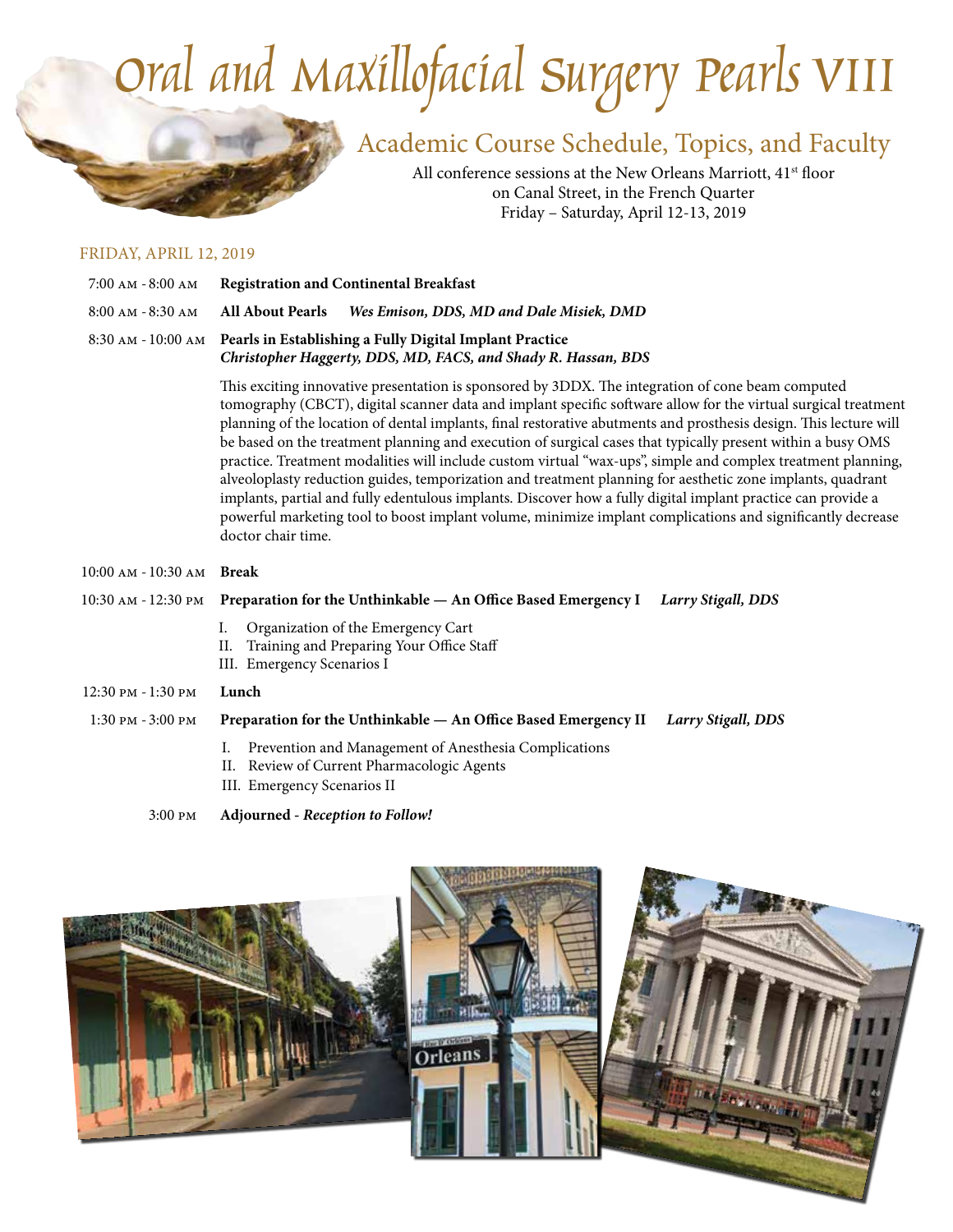## *Pearls of Office Based Anesthesia, Digital Implants, & Marketing*

### SATURDAY, APRIL13, 2019

| $7:00$ AM $-8:00$ AM | <b>Registration and Continental Breakfast</b>                                                                                                                                                                                                                                                                                                                                                                                                                                           |
|----------------------|-----------------------------------------------------------------------------------------------------------------------------------------------------------------------------------------------------------------------------------------------------------------------------------------------------------------------------------------------------------------------------------------------------------------------------------------------------------------------------------------|
| $8:00$ AM $-8:45$ AM | Pearls in Cybersecurity Sam Munakl, Owner of Cytek & President of Tech Evolutions                                                                                                                                                                                                                                                                                                                                                                                                       |
|                      | The number of cyber-attacks is increasing dramatically and there are not enough people with the skills<br>needed to ensure our security online. This course develops the knowledge and skills needed to master the core<br>concepts in cyber security and HIPAA                                                                                                                                                                                                                         |
| 8:45 AM - 9:30 AM    | Should You Bring an Anesthesiologist into Your Practice? Adrian S. Lineberger, MD                                                                                                                                                                                                                                                                                                                                                                                                       |
|                      | As office surgical procedures and patients become increasingly complex, does it make sense to bring and<br>anesthesiologist into your practice? How is a comprehensive office anesthesia program structured, and what are<br>the financial implications?                                                                                                                                                                                                                                |
| 9:30 AM-10:00 AM     | <b>Break</b>                                                                                                                                                                                                                                                                                                                                                                                                                                                                            |
| 10:00 AM - 11:30 AM  | Valuable Topics in Delivery of Office Anesthesia/Sedation Adrian S. Lineberger, MD                                                                                                                                                                                                                                                                                                                                                                                                      |
|                      | How Should you select and prepare patients for office procedures? How do we manage patients with complex<br>medical issues? Narcotics are under increasing scrutiny and have undesirable side effects-<br>so where do we go from here?                                                                                                                                                                                                                                                  |
| 11:30 AM - 12:30 PM  | Lunch                                                                                                                                                                                                                                                                                                                                                                                                                                                                                   |
| 12:30 AM -2:00 PM    | Communication and Marketing: Is Your Practice Missing Out?<br>Christopher Litchfield, Founder of Digimatiq Marketing, Inc.                                                                                                                                                                                                                                                                                                                                                              |
|                      | The digital media revolution is well underway. Is your practice taking advantage? This lecture will discuss<br>ways OMS practices can leverage search engine optimization (SEO), pay-per-click advertising (PPC), and<br>social media tools to connect with new patients at the exact time they are looking for you. Discover how a<br>fully implemented digital search strategy can boost your new patient bookings while protecting your practice's<br>reputation and reviews online. |
|                      | Concepts to be discussed:<br>I. Pay Per Click Advertising                                                                                                                                                                                                                                                                                                                                                                                                                               |

- II. Search Engine Optimization
- III. Reputation and Reviews Management
- IV. Maximizing Your Referrals

### 2:00 pm - 6:00 pm **OMSNIC Risk Management Seminar** (optional and FREE)

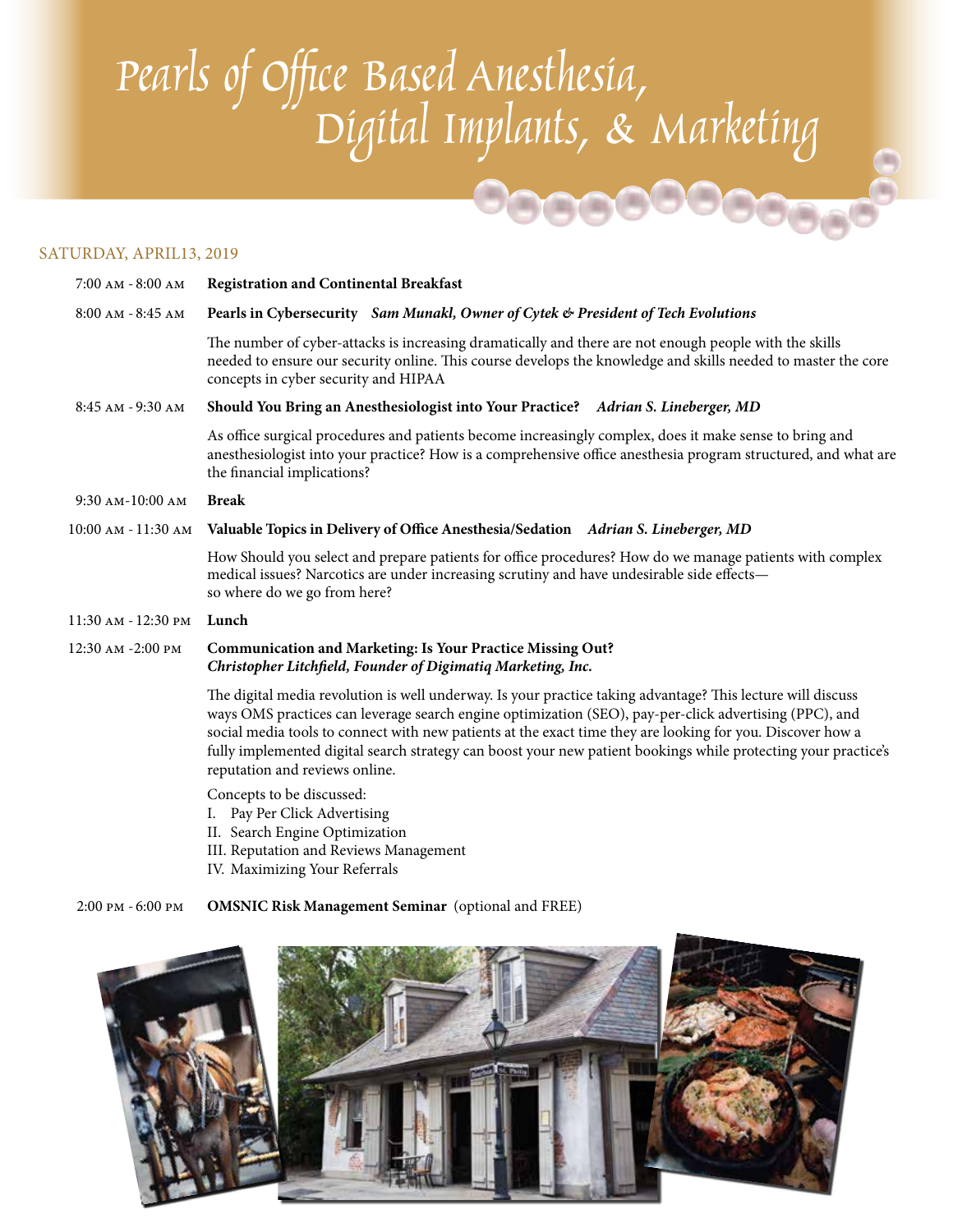### *OMS PEARLS FACULTY*

### **SPEAKERS**



#### **Adrian S. Lineberger, III, MD**

Carolinas Center for Oral and Facial Surgery Director, Department of Anesthesiology Charlotte, North Carolina

Dr. Lineberger received his MD Degree from Wake Forest University in 1981, and completed successive internships in Pediatrics and General Surgery at Yale University and the University of North Carolina. He then completed an Anesthesiology Residency at Chapel Hill in 1985, serving as Chief Resident his final year, and was board-certified in 1987. The next thirty -two years were spent in Grand Rapids, Michigan where he served as Clinical Chairman of *Anesthesia Medical Consultants*, Director of Integrated Pain Services, and Director of Outpatient Services. He was a contracted speaker for *Pacir* and *Sonosite*  Regional Block Techniques, has lectured on the philosophy and cultural aspects of pain, and was a featured guest speaker on *Health Matters*. Dr. Lineberger is a member of the AOA Honor Medical Society, recipient of the Proctor Pediatric Award, was an Associate Professor at Michigan State University Medical School, and has a graduate degree in Medical Project Management from the Harvard School of Public Health.



**Christopher J. Haggerty, DDS, MD, FACS**  Private Practice, Lees Summit, Missouri Clinical Assistant Professor Department of Oral and Maxillofacial Surgery University of Missouri School of Dentistry

Dr. Haggerty obtained his DDS from the University of Missouri-Kansas City (UMKC) and completed his OMS-MD residency training at Louisiana State University in New Orleans in 2008. Dr. Haggerty divides his time between private practice and serving as a clinical assistant professor within the Department of Oral and Maxillofacial Surgery at the University of Missouri-Kansas City. He is the co-editor of the "Atlas of Operative Oral and Maxillofacial Surgery", the president of the Greater Kansas City Oral and Maxillofacial Surgery Society and serves as a reviewer for the Journal of Oral and Maxillofacial Surgery. Dr. Haggerty has numerous publications in the fields of dental implants, alveolar ridge augmentation, maxillofacial trauma and reconstruction. `



**Shady R. Hassan, BDS** Implant Planning Specialist 3D Diagnostix, Inc.

Dr. Hassan obtained his BDS degree from the University of Moderen Science and Arts (MSA), Cairo, Egypt. He joined

the 3D Diagnostics team in 2015 as an implant planning specialist and has been assisting hundreds of dentists of all specialties. He uses a wide variety of dental implant experience levels to plan implant cases and develop the necessary skills needed to manage complex cases.



**Christopher Litchfield** Founder, Digimatiq Marketing, Inc.

Originally a graduate of Elon University in North Carolina, Christopher Litchfield has been working in the digital marketing field for over 14 years, partnering with thousands of clients in this time from startups to major brands. Founding Digimatiq Marketing in 2015, Christopher moved away from the corporate world to create a startup digital marketing company with a unique philosophy of complete customization of digital marketing solutions for Digimatiq's clients. Today, Christopher employs a highly-qualified team of digital marketing specialists working with some of the top OMS practices in the country.



**Sam Munakl** Owner, Cytek President, Tech Evolutions

Sam Munakl serves as The Owner of Cytek & President of Tech Evolutions, an IT consulting firm located in Tulsa,

Oklahoma. Sam and his team at Cytek & Tech Evolutions design, implement and support I.T. Networks and Systems for nearly 100 healthcare providers with an emphasis in dentistry. Sam has more than 12 years of professional experience and continuing education in the cybersecurity industry. He received his Bachelor's Degree in Computer Engineering then continued his professional training by earning several Microsoft certifications including Microsoft Certified System Engineer and System Administrator. Sam is also HIPAA Security Certified and just earned his Master's Degree of Science in Cyber Security from University of Maryland. Sam made the transition to Tech Evolutions where he saw an opportunity to make a significant impact improving the quality of I.T. operations for Small Business owners. Using the insights, he gained in his roles with larger corporations, his mission is to ensure that smaller organizations who may not necessarily have the same resources can still have the same support.



**Larry E. Stigall, DDS** Private Practice Boone, North Carolina

Larry is a Graduate of the University of North Carolina –CH, he obtained DDS from Baylor College of Dentistry and completed OMS training at University of Oklahoma.

He serves on AAOMS Committee on practice management and professional staff development, and as AAOMS representative on ADA Standards Committee on Dental Informatics. Larry is Examiner for American Board of Oral and Maxillofacial Surgery, a lecturer for Anesthesia Assistants Review Course, Advanced Protocols for Medical Emergencies and Anesthesia Assistant Skills Labs. He has presented an AAOMS Webinar on Office Preparation for Medical Emergencies.





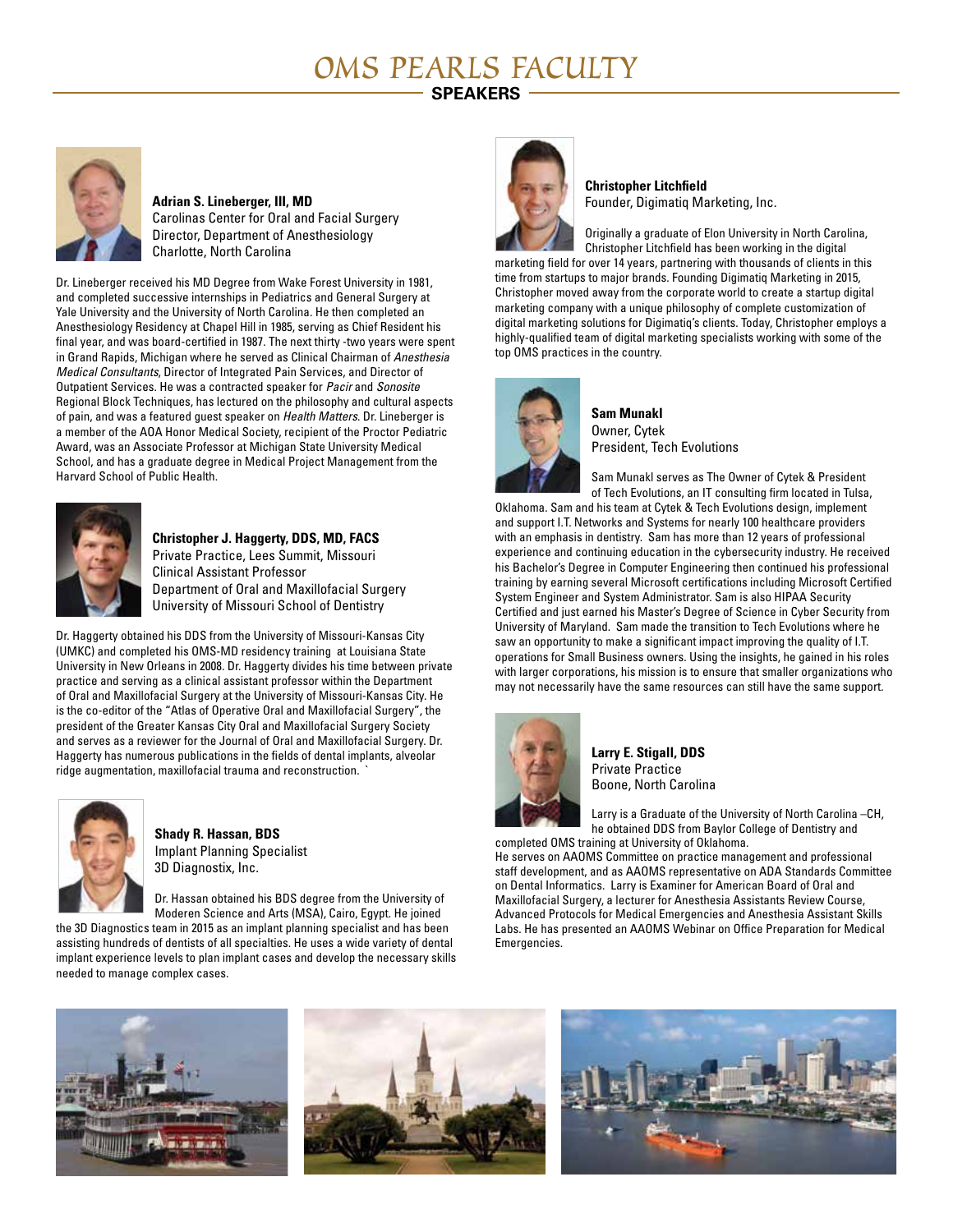|        | OMS PEARLS VIII . New Orleans . April 12-13, 2019<br>Conference Tuition: OMS \$479 . All Residents & Fellows \$175<br>Includes continental breakfasts, lunch, breaks.                                                                                                                 |
|--------|---------------------------------------------------------------------------------------------------------------------------------------------------------------------------------------------------------------------------------------------------------------------------------------|
|        | <b>Need More Information?</b><br>Call or email Michele Holmes, 504.941.8211, mjaco2@Isuhsc.edu.<br>In compliance with the Americans with Disabilities Act, if special accommodations are needed,<br>please notify Michele Holmes at 504.941.8211 no later than Monday, April 1, 2019. |
|        | $\triangleright\!\!\!\!\triangleleft$ Michele Holmes<br>Fax 504.941.8197<br>Call<br><b>Ways to Register:</b><br>$\blacksquare$ 504.941.8211<br><b>LSUSD, Dept. OMS</b><br>1100 Florida Ave.<br>New Orleans, LA 70119                                                                  |
|        | Fees \$<br>$\Box$ DDS $\Box$ DMD $\Box$ MD<br>Name<br><u> 1980 - Johann Stoff, deutscher Stoff, der Stoff, der Stoff, der Stoff, der Stoff, der Stoff, der Stoff, der S</u><br>$\Box$ OMS $\Box$ RD                                                                                   |
|        | □ You must check here if you will attend the FREE OMSNIC 4-hour Risk Management Seminar on Saturday, April 13, 2019 from 2:00 - 6:00 PM.                                                                                                                                              |
|        | $\Box$ Please check here if you will attend the Friday 3:00 PM. Reception.                                                                                                                                                                                                            |
|        |                                                                                                                                                                                                                                                                                       |
|        |                                                                                                                                                                                                                                                                                       |
|        |                                                                                                                                                                                                                                                                                       |
|        |                                                                                                                                                                                                                                                                                       |
|        | Method of Payment: □ Check payable to JKOMS Foundation □ Visa □ MasterCard □ Discover □ American Express                                                                                                                                                                              |
| I<br>I |                                                                                                                                                                                                                                                                                       |
| I      |                                                                                                                                                                                                                                                                                       |
| I      |                                                                                                                                                                                                                                                                                       |
| I      |                                                                                                                                                                                                                                                                                       |

### This conference is presented by the Jack Kent Oral and Maxillofacial Surgery Foundation

CANCELLATION AND REFUND POLICY: Jack Kent Oral and Maxillofacial Surgery Foundation reserves the right to cancel this conference should circumstances warrant such action, and your tuition will be refunded. If you must cancel your registration for this conference, the Foundation will refund your tuition (minus an administrative fee) if written notification of your withdrawal is received by the Foundation 15 working days prior to the start of the conference. Notification of withdrawal received after the conference begins will result in forfeiture of your entire tuition. The Jack Kent Oral and Maxillofacial Surgery Foundation Conference cannot be held responsible for the cost of a nonrefundable airline ticket, flight charge, or hotel reservation in the event this conference is cancelled or rescheduled. EQUALITY OF EDUCATIONAL OPPORTUNITY: The Jack Kent Oral and Maxillofacial Surgery Foundation is committed to equality of educational opportunity and does not discriminate against applicants, students, or employees based on race, color, national origin, religion, sex, age, or disability.

NO RECORDING DEVICES WILL BE ALLOWED IN THE LECTURE ROOM.